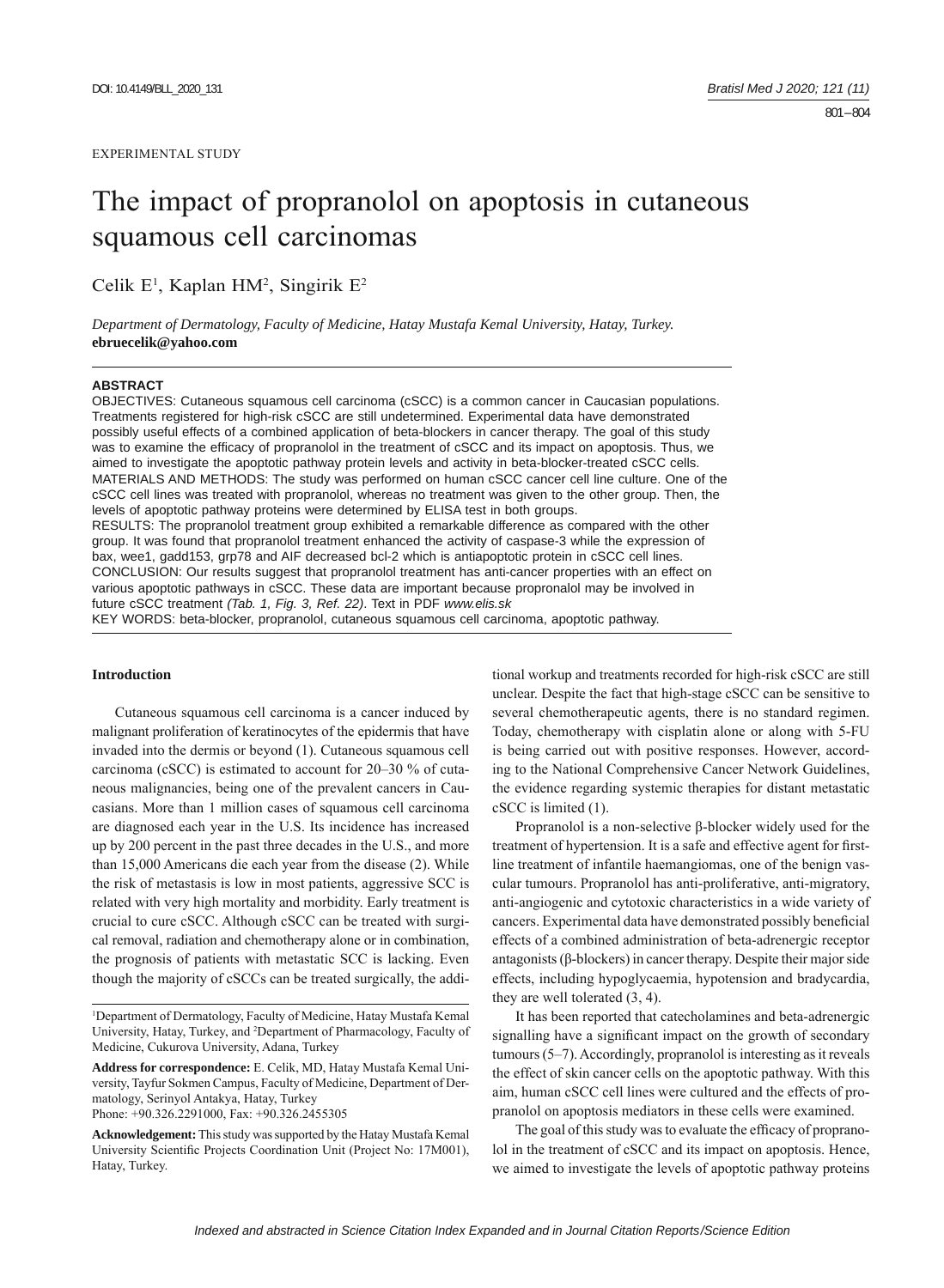## 801 – 804

(caspase-3, bax, bcl-2, wee 1, gadd153, grp78, and AIF protein) and the activity in beta-blocker-treated cSCC cells.

# **Materials and methods**

## *Cell culture*

Human cSCC cell lines A431 were obtained. Squamous cancer cells were cultured in Dulbecco's modified Eagle's medium (DMEM) containing 4 mM L-glutamine, 1 mM sodium pyruvate, 4,500 mg/L glucose, and 1,500 mg/L sodium bicarbonate. The cells were incubated at  $37^{\circ}$ C in a humidified incubator supplying 5 %  $CO_2$ .

## *Cell viability assay (MTT assay)*

5 mg/mL dose of MTT (3-(4,5-dimethylthiazol-2-yl)-2,5 diphenyl tetrazolium bromide; sigma) was prepared by dissolving MTT in filtered phosphate-buffered saline (PBS). Cells were plated at a density of 104 cells/cm2 in 96-well plates in the final volume of 180 μL of medium and incubated overnight. The cells were then treated once with a dose of 100 μmol/L of propranolol and observed after 48 h. Following the treatment with propranolol, MTT was added to each well at a 1/10 volume for 3 h at 37 °C. The supernatants were carefully aspirated, a volume of 100 μL of dimethyl sulfoxide was added to each well, and the plates were agitated to dissolve the crystal product. Absorbance of plates were measured at 570 nm.

## *Quantitative analysis: cell homogenization*

Cells  $(5 \times 104 \text{ cells/cm}^2)$  were exposed to 100 µmol/L propranolol for 48 h. They were then washed in PBS and lysed in RIPA buffer (150 mmol/L NaCl 0.5%, TritonX-100, 20 mmol/L EGTA, 1 mmol/L dithiothreitol, 25 mmol/L NaF, 50 mmol/L Tris– HCl [pH 7.4], 1 mmol/L Na3VO4) for 15 min on ice and then centrifuged at 15,000 rpm for 20 min; supernatants were taken and pellets discarded.

#### *Protein quantifi cation*

Bradford method was employed to quantify the total protein in homogenized tissues. By using bovine serum albumin (1μg/ml), 1, 2, 3, 5, 7, 8, and 10 μg/mL standards were prepared. A volume of 10 μL was taken from every sample and distilled water was added to increase the volume up to 100 μL. A volume of 1 mL of Bradford solution was added to standards and samples, vortexed, and absorbances at 595 nanometres were measured manually. Protein quantification ( $\mu$ g/ $\mu$ L) was done according to the standard curve drawn in Prism software.

## *ELISA (enzyme-linked immunosorbent assay)*

ELISA test was used to examine the activity of caspase-3 and expression of bax, bcl-2, wee 1, gadd153, grp78, and AIF protein.

# *Statistical analyses*

For comparing the parameters of the propranolol-treated group from those of the control group, unpaired Student's t test was used. Data are presented as mean  $\pm$  SEM. Statistical analysis of differen-



**Fig. 1. Propranolol treatment increased the activity of apoptotic protein (caspase-3) in cSCC cells. Statistical analysis: Student t test. (\*: for control p < 0.05).**



**Fig. 2. Propranolol treatment increased the activity of apoptotic protein (bax) in cSCC cells. Statistical analysis: Student t test. (\*: for control p < 0.05).**

ces was performed while  $p < 0.05$  was taken as an indicator of significance.

## **Results**

Propranolol treatment enhanced the expression of apoptotic proteins (caspase-3, bax, wee 1, gadd153, grp78 and AIF) (Figs 1 and 2, Tab. 1) and decreased the antiapoptotic protein level (bcl- 2; Fig. 3) in cSCC cells. Propranolol treatment also reduced the viability of human cSCC cells. The data presented below are mean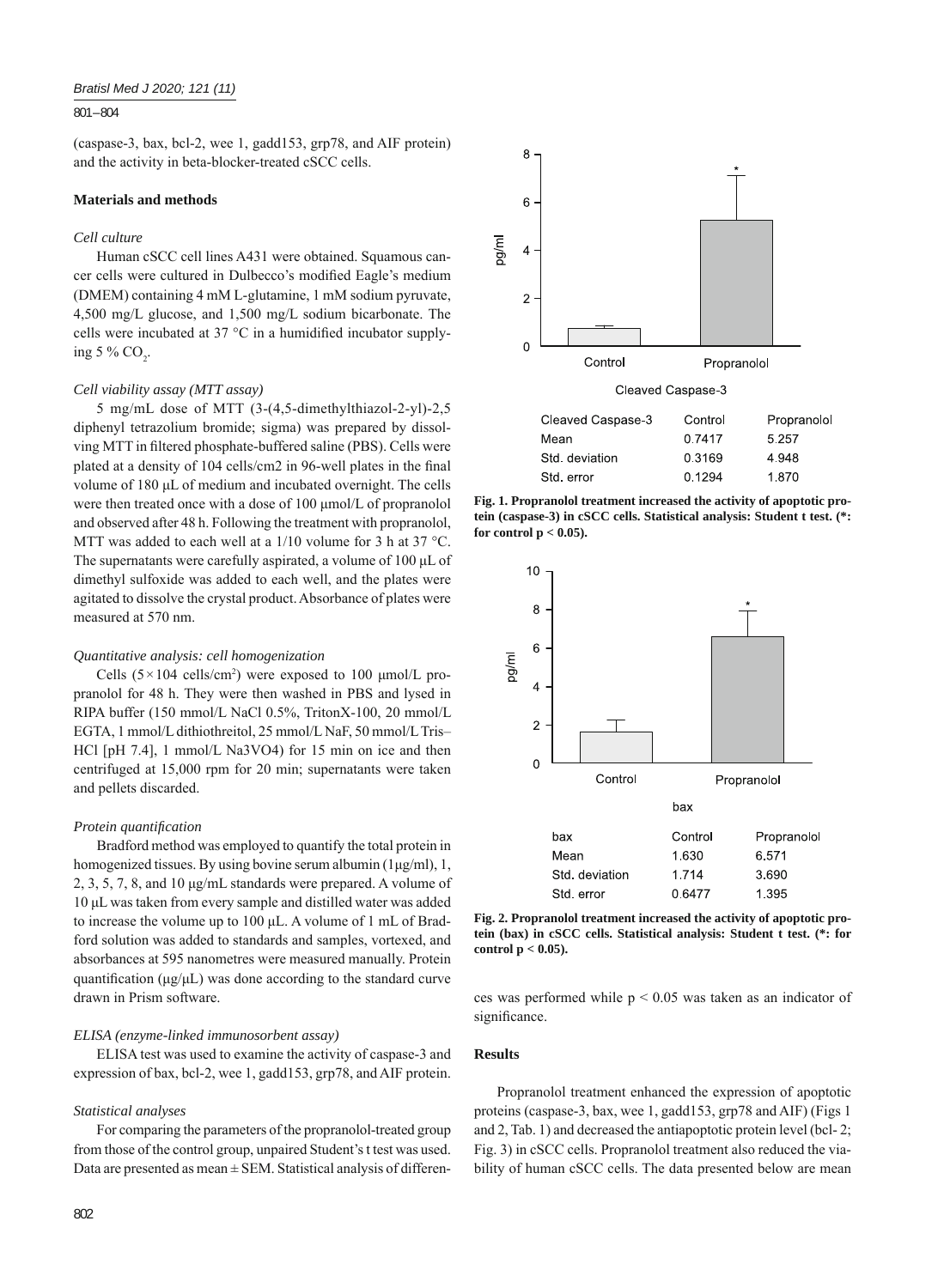| Tab. 1. Propranolol treatment increased the activity of apoptotic pro- |  |
|------------------------------------------------------------------------|--|
| teins (wee 1, AIF, gadd153, grp78) in cSCC cells.                      |  |

|                           | Control                | Propranolol                                                                                                           |
|---------------------------|------------------------|-----------------------------------------------------------------------------------------------------------------------|
| wee 1                     | $0.28 \pm 0.015$ pg/mL | $0.98 \pm 0.07$ pg/mL*                                                                                                |
| AIF                       | $0.75 \pm 0.018$ pg/mL | $2.5 \pm 0.18$ pg/mL <sup>*</sup>                                                                                     |
| gadd153                   | $0.25 \pm 0.02$ pg/mL  | $2,1\pm0.21$ pg/mL*                                                                                                   |
| grp78                     | $0.78 \pm 0.025$ pg/mL | $3.1 \pm 0.25$ pg/mL*                                                                                                 |
| $\mathbf{r}$ $\mathbf{r}$ |                        | $\mathbf{1}$ , $\mathbf{2}$ , $\mathbf{3}$ , $\mathbf{3}$ , $\mathbf{4}$ , $\mathbf{5}$ , $\mathbf{6}$ , $\mathbf{7}$ |

Results are presented as mean  $\pm$  SE. Statistical analysis: Student's t test. (\*: for control  $p < 0.05$ )



**Fig. 3. Propranolol treatment decreased antiapoptotic protein (bcl-2) in cSCC cells. Statistical analysis: Student t test. (\*: for control p < 0.05).**

results of the control and propranolol-treated groups, respectively: wee 1 (0.28 and 0.98 pg/mL), AIF (0.75 and 2.5 pg/mL), gadd153  $(0.25 \text{ and } 2.1 \text{ pg/mL})$ , grp78  $(0.78 \text{ and } 3.1 \text{ pg/mL})$ , cleaved caspase-3 (0.74 and 5.25 pg/mL), bax (1.63 and 6.57 pg/mL), bcl-2 (12.0 and 4.78 pg/mL). The comparison of these two groups revealed that all assessed values were significantly different ( $p < 0.05$ ).

## **Discussion**

Cutaneous squamous cell carcinoma (cSCC) is a malign transformation of cutaneous epithelium. The primary treatment of cSCCs is surgical excision. However, even if the lesion is surgically removed, there is still the risk of recurrence, metastasis and death. It has been reported that there is more mutation in cSCC malignities than in melanoma or lung cancer. Tumour protein 53 (TP53) is the tumour-inhibiting gene exposed to the most prevalent mutation in patients. Dysplasia developed in keratinocytes due to mutations and cell modifications may lead to cSCC. TP53 mutations enables the resistance of tumour cells to apoptosis and their clonal expansion despite adjacent normal keratinocytes. Moreover, there are such mutations as kinase inhibitors 2A mutations which play a role in the cycle of control proteins, ras mutations which have an impact on cell signal transference, mutations of Notch homolog 1 which is another inhibiting gene, and there are many

other mutations. Recently, the efforts to resolve the molecular basis of the disease have paved the way for targeted drugs and immunologic treatments. Yet the common opinion is that the presence of multiple mutations will make it impossible to apply a single-agent targeted therapy. There is no such special therapy determined for cSCC (8). Adjuvant chemotherapy combinations 5-fluorouracil (5-FU)/cisplatin, 5-FU/carboplatin or paclitaxel/carboplatin) or adjuvant radiotherapy are therapies applied to date to high-risk patients after the surgical removal of cSCC lesion. Furthermore, topical agents employed for the treatment and inhibition of cSCC are 5-fluorouracil, topical retinoids, imiquimod, ingenol mebutate, diclofenac, and photodynamic therapy. Other oral and systemic agents applied for this purpose include oral retinoids, nicotinamide, capecitabine, sirolimus, aspirin and NSAIDs (9).

Propranolol, a beta-blocker, is a therapeutic agent used in the treatment of various types of cancer due to its anti-proliferative, anti-migratory, anti-angiogenic and cytotoxic features (3, 4).

β-adrenergic effects on stromal cells in the tumour microenvironment generally synergize with the direct effects on tumour cells in promoting cancer survival, growth, and metastatic dissemination (6). The study shows that chronic stress can increase the progression of human pre-B cell acute lymphoblastic leukaemia in an orthotopic mouse model through an indirect pathway that is regulated by β-adrenergic signalling (10). Beta-blockers suppress beta receptors and diminish the activity of beta agonists. Epidemiologic studies have associated the use of Beta-blockers with declined rates of progression for various solid tumours, and preclinical pharmacologic and biomarker studies are now laying the foundation for translation of β-blockade as a new adjuvant offered as an alternative to the existing therapeutic strategies in clinical oncology (6).

Numerous retrospective case control studies suggest that the use of Beta-blockers before the diagnosis of cancer could have a preventive and protective effects on non-small cell lung carcinoma, melanoma, and breast, pancreatic and prostate cancers (11).

In our study, propranolol caused apoptosis by enhancing the activity of caspase-3, and the expression of bax, wee 1, gadd153, grp78 and AIF reduced bcl-2 which is an antiapoptotic protein. Propranolol also diminished the viability of human cSCC cells. It was showed that beta-adrenergic receptors had a higher frequency of expression in oral squamous-cell carcinomas compared with normal cells, and the expression of beta-adrenergic receptors was associated with cervical lymph node metastasis, age, tumour size, and clinical stage (12). A study has demonstrated that propranolol also decreased Ki67, suppressed the phosphorylation of AKT, BRAF, MEK1/2 and ERK1/2, and stimulated the G0/G1/S phase arrest. These studies indicate that propranolol hinders melanoma by stimulating the intrinsic apoptosis pathway and blocking the MAPK and AKT pathways (3). Other studies have examined also the mechanisms of anti-tumour activity of Beta-blockers. Lin X et al revealed that the non-selective β-adrenergic receptor (β-AR) agonist, isoproterenol. remarkably enhanced the activation of ERK/MAPK signalling pathway in pancreatic cancer cells (13). Huang's research demonstrated that norepinephrine activates pancreatic cancer cell proliferation, migration and invasion through